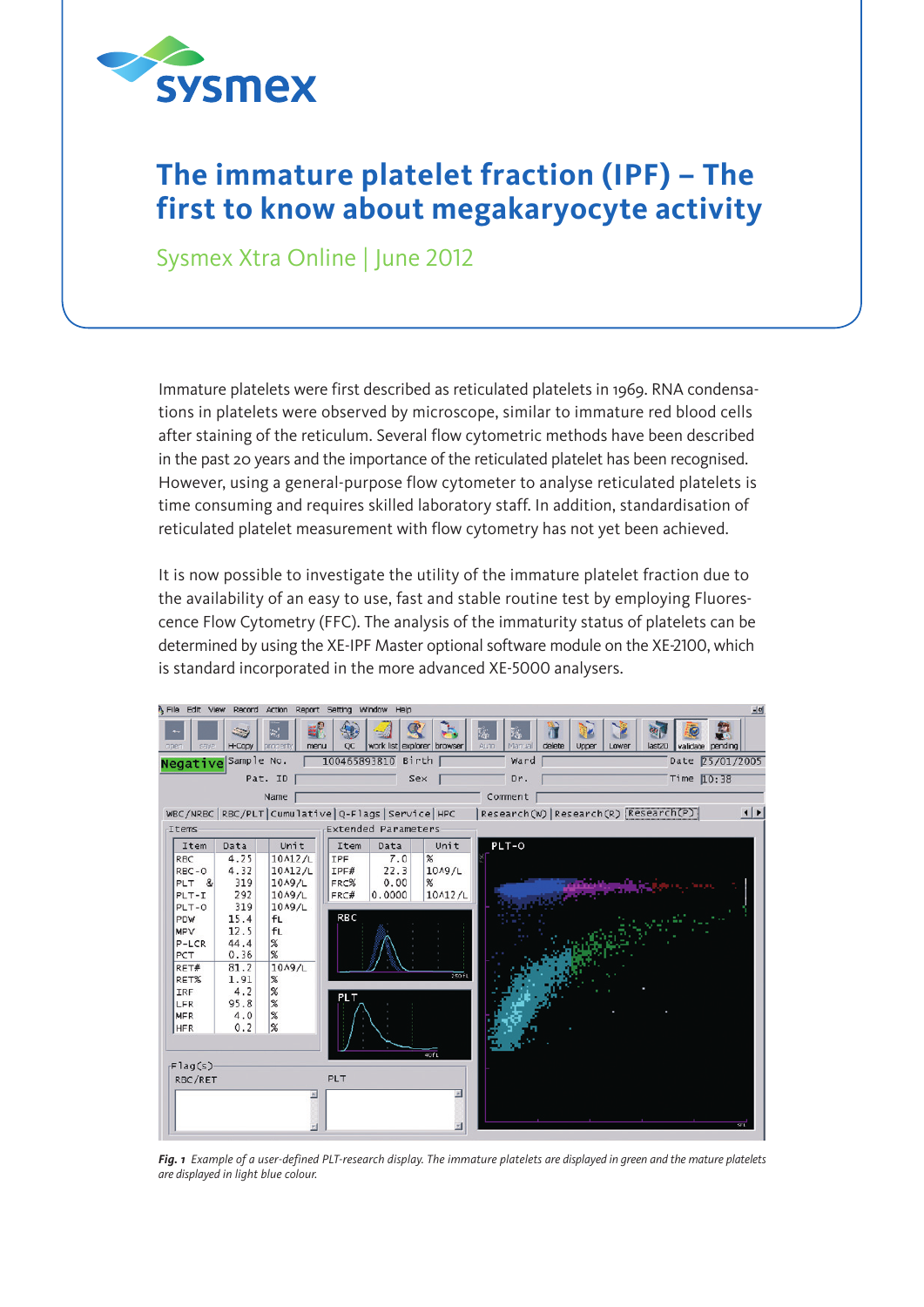After installation of this plug-in module onto the XE-2100, this method offers automated sampling, fixed incubation time with polymethine RNA marker under strict temperature control, adaptive cluster analysis (ACAS) and automatic gating with a Sysmex proprietary algorithm. The immature platelet fraction (IPF%) is reported in percent of the total platelet count and provides a rapid indication of the platelet production status. On the research PLT display an absolute value (IPF#) is also available.

Megakaryocytes pinch off reticulated platelets which develop into mature platelets within one or two days. An indication for the rate of thrombopoiesis is the amount of reticulated platelets found in peripheral blood. A reactive bone marrow will result in an increased value of reticulated platelets. The RNA content of platelets correlates with megakaryocyte activity.

This information enables to distinguish whether a bone marrow failure or an increased destruction or loss of platelets in the peripheral blood is the reason of a thrombocytopenia. By analysis of the IPF%, a second dimension of the platelet count becomes available as a result of which a bone marrow examination might be avoided.

| A File<br>Edit                                                                                      | View<br>Record         | Action<br>Report                                                          | Setting                                           | Window<br>Help       |                                                      |                |                          | -le                           |
|-----------------------------------------------------------------------------------------------------|------------------------|---------------------------------------------------------------------------|---------------------------------------------------|----------------------|------------------------------------------------------|----------------|--------------------------|-------------------------------|
| aper<br>saya                                                                                        | زی<br>H-Copy           | w.<br>property                                                            | menu<br>$_{\rm oc}$                               |                      | work list explorer browser                           | Auto<br>Manual | delete<br>Lower<br>Upper | pending<br>last20<br>validate |
| Sample No.<br>Birth<br>100465893810<br>Ward<br>Date 25/01/2005<br>Negative                          |                        |                                                                           |                                                   |                      |                                                      |                |                          |                               |
| Pat. ID<br>Sex<br>Dr.                                                                               |                        |                                                                           |                                                   |                      |                                                      |                |                          | Time 10:38                    |
| Comment<br>Name                                                                                     |                        |                                                                           |                                                   |                      |                                                      |                |                          |                               |
| Graph<br>WBC/NRBC RBC/PLT Cumulative Q-Flags Service HPC<br>Research(W) Research(R) Rese. 1<br>Main |                        |                                                                           |                                                   |                      |                                                      |                |                          |                               |
| WBC Differential<br>Items                                                                           |                        |                                                                           |                                                   |                      |                                                      | Flag(s)        | <b>DIFF</b>              | <b>NRBC</b>                   |
| Item                                                                                                | Data                   | Unit                                                                      | Item                                              | Data                 | Unit                                                 | <b>WBC</b>     |                          |                               |
| <b>WBC</b><br>RBC<br><b>HGB</b>                                                                     | 11.13<br>4.25<br>14.3  | 10A9/L<br>10A12/L<br>g/dL                                                 | NEUT#<br>LYMPH#<br>MONO#                          | 6.47<br>2.72<br>1.51 | 10 <sub>19</sub> /L<br>10 <sub>19</sub> /L<br>10A9/L |                |                          |                               |
| HCT<br><b>MCV</b><br><b>MCH</b>                                                                     | 0.426<br>100.2<br>33.6 | L/L<br>fL<br>pg                                                           | EO#<br>BASO#<br>NEUT%                             | 0.30<br>0.13<br>58.1 | 10A9/L<br>10A9/L<br>X                                |                |                          |                               |
| <b>MCHC</b><br>&<br>PLT<br>RDW-SD                                                                   | 33.6<br>319<br>48.7    | g/dL<br>10A9/L<br>fL                                                      | LYMPH%<br>MONO%<br>EO%                            | 24.4<br>13.6<br>2.7  | $\%$<br>$\%$<br>$\chi$                               |                | 550<br>$PLT-O$           | SEE<br><b>RET</b>             |
| RDW-CV<br>PDW<br><b>MPV</b>                                                                         | 13.3<br>15.4<br>12.5   | $\boldsymbol{\%}$<br>fL<br>fL<br>$\%$<br>$\%$<br>$\overline{\mathscr{L}}$ | %<br>1.2<br><b>BASO%</b><br>Extended Differential |                      |                                                      | RBC/RET        |                          |                               |
| $P-LCR$<br>PCT<br>RET%                                                                              | 44.4<br>0.36<br>1.91   |                                                                           | Item<br>IG#<br>IG%                                | Data<br>0.52<br>4.7  | Unit<br>10 <sub>19</sub> /L<br>$\%$                  |                |                          |                               |
| RET#<br>IRF                                                                                         | 81.2<br>4.2            | 10A9/L<br>$\chi$                                                          | Item<br>HPC#                                      | Data                 | Unit<br>10A9/L                                       | PLT            | SFL                      | SFL                           |
| LFR<br>MFR                                                                                          | 95.8<br>4.0            | X<br>$\boldsymbol{\%}$                                                    | Extended Parameters                               |                      |                                                      |                | <b>RBC</b>               | PLT                           |
| <b>HFR</b>                                                                                          | 0.2                    | X                                                                         | Item                                              | Data                 | Unit                                                 |                |                          |                               |
| NRBC#<br>NRBC%                                                                                      | 0.00<br>0.0            | 10A9/L<br>/100WBC                                                         | RET-He<br>IIPF                                    | 35.6<br>7.0          | pg<br>$\%$                                           |                | 2501                     | auru                          |

*Fig. 2 The main graphical display of the XE-IPF Master shows the IPF% as well as the scattergrams of WBC, RBC and fluorescent PLT (user-definable).*

The finding of megakaryocytes in the bone marrow excludes the diagnosis of hypoplastic thrombocytopenia but bone marrow evaluation has several disadvantages. A clear differentiation between the causes of thrombocytopenia, whether there is platelet destruction or an aplastic bone marrow can be easily achieved by using the IPF%.